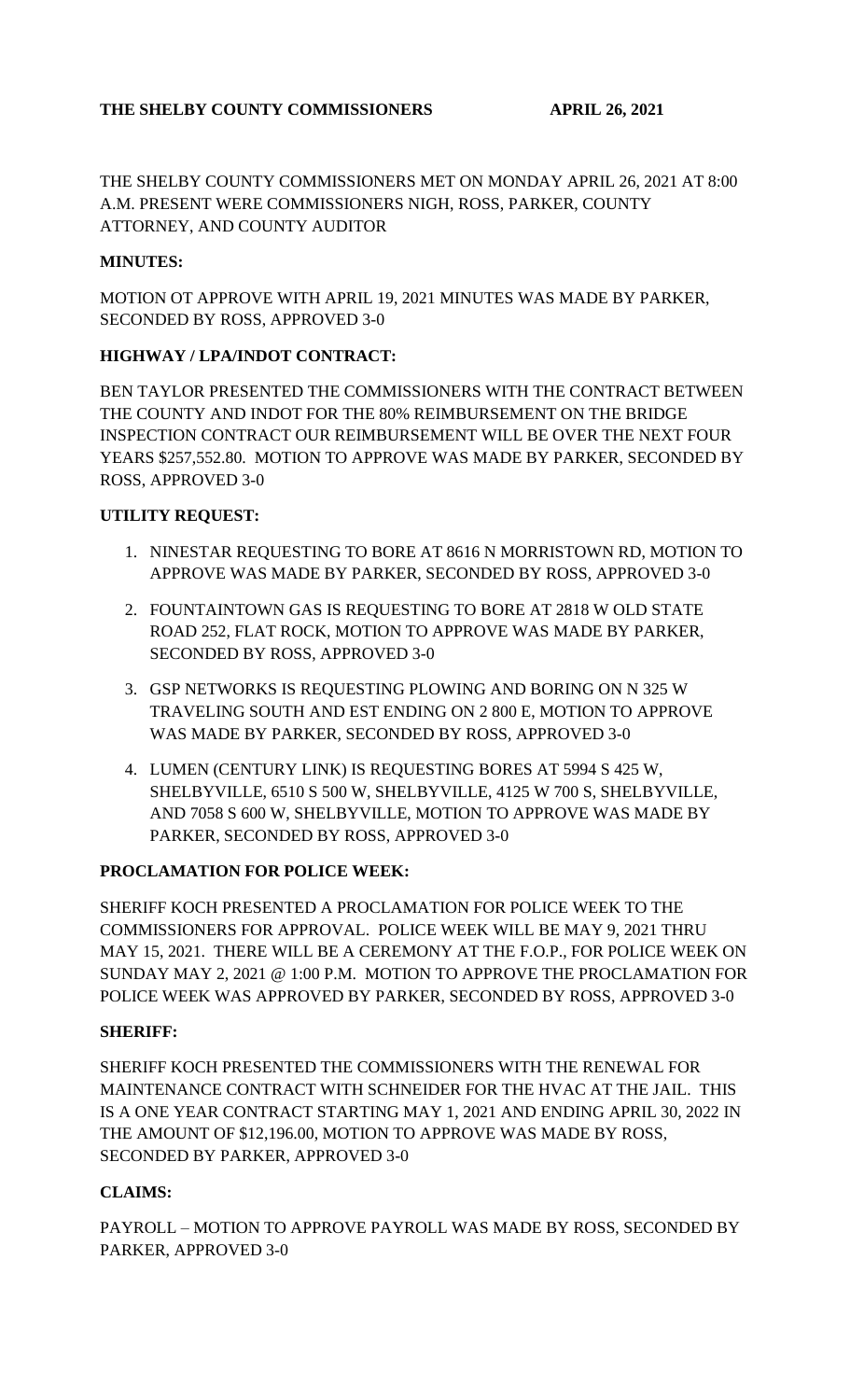REFUNDS – THERE WERE THREE REFUNDS IN THE AMOUNT OF \$173.55, \$142.61, AND \$5.19, MOTION TO APPROVE THE REFUNDS WAS MADE BY ROSS, SECONDED BY PARKER, APPROVED 3-0

## **TRANSFERS/ADDITIONAL:**

N/A

## **HIGHWAY:**

ANDERSON ADVISED THEY POURED THE BRIDGE DECK LAST WEEK ON BRIDGE #32 ON 500 N. ANDERSON ALSO ADVISED THEY HAVE BEEN PAVING UP NORTH AND HAVE 4-5 MILES COMPLETED. THIS WAS INFORMATION ONLY; NO ACTION WAS NEEDED.

#### **MISCELLANEOUS:**

N/A